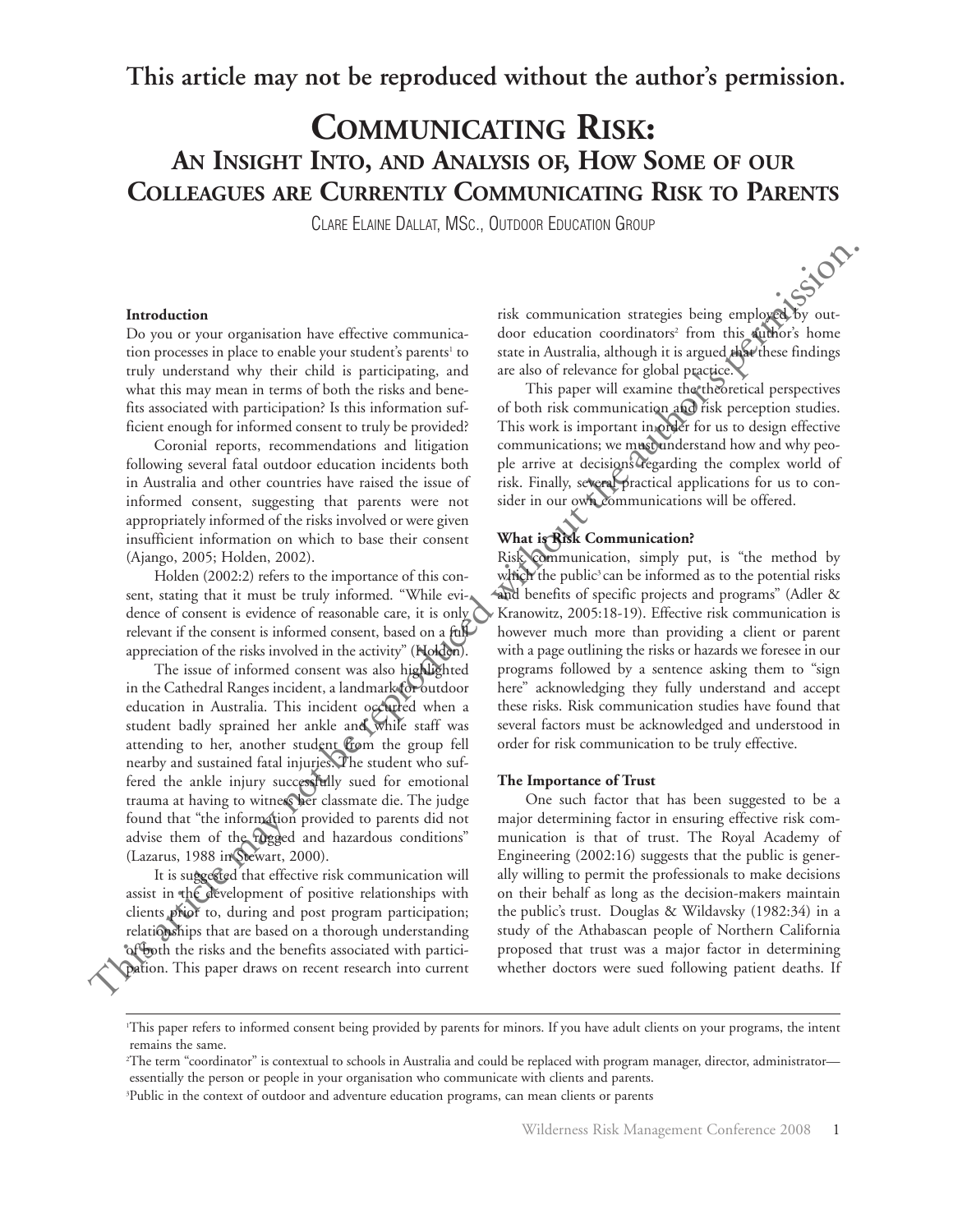trust was apparent in the relationship, the doctor was not sued. In a more recent and similar study, Gladwell (2005:41) commented that trust and relationship building were the key characteristics that affected whether or not a doctor faced a malpractice lawsuit. Burkin (in Gladwell, 2005:41) comments on the rationale for this as being that "people just don't sue doctors they like."

It seems from these examples that a key differentiation exists between merely providing information and actually communicating. When communication is genuine, relationships are formed in an environment of mutual respect and trust.

Within schools or outdoor education organisations, it is perhaps even more important that an atmosphere of mutual trust exists. Sandman (2007, Personal Communication) considers that while there may be low trust in the organisation who is proposing that a hazardous waste site be sited near their homes, parents in general have much higher trust in the school systems who are educating their children. This level of trust, in turn suggests that parents are then more likely to believe what they are being told regarding the risks and/or benefits involved with their child's participation in an outdoor education program. Sandman's posits that this is exactly the reason that parents must be involved fully in the risk communication process (Sandman 2007, Personal Communication).

Coupled with securing an environment where mutual trust and relationships are formed is the method by which the risk communication exercise is delivered. The Royal Academy of Engineering (2002:16) suggests that where possible, communications should occur with those who are personally affected actually knowing personally those who are making the decisions. Risk communication messages should also be delivered in as many mediums as possible.

The content of the message must also be sensitive to the receiver's frame of reference (Covello et al, 1988; Royal Society, 1992:123). It is possible that terms routine to outdoor educators (e.g. remote) may mean something quite different to parents, simply due to their differing frames of reference. These varied frames of reference and viewpoints are central to an important area of research, that of risk perception, which enjoys major influence in risk communication.

## **Risk Perception**

Risk perception is the name attached to a body of research investigating peoples' identification of and concerns about risk (Jaegar et al, 2001:183). This area of research is considered critical to risk communication in that: "Perceptions of risk play a prominent role in the decisions people make in the sense that differences in risk perception lie at the heart of disagreements about the best course of action between technical experts and members of the general public" (Slovic, 1999:2).

beings. Rather, risk is something that humans have created to assist them to survive with the uncertainty and dangers of life. This social science view therefore negates the concept of risk being real or objective. The only thing that may be real is the dangers themselves (Slovic, in Krimsky & Golding, 1992). Zink & Leberman (2001) suggest that the outdoor education literature is somewhat at odds with this view. **The Psychometric Tradition** It cannell means that the first may have a line of the may not<br>interest meaning the served proposition from the served and alternation and the resume of the may different manifold communication. A since the served with a

They comment that the desire to quantify risk is prevalent within outdoor education and is evidenced through equations of risk measuring probabilities and likelihood, as well as the development of incident databases to track incidents.

In order to better understand how and why people perceive risk differently, we must first investigate what is understood about the term "risk." Slovic (in Krimsky & Golding, 1992) examined the multiple meanings of this word and concluded with four different representations. These involve risk being defined either as a hazard, as probability, as consequence, or as a potential threat. The fact that there are multiple and vastly different meanings to the word are a major challenge in communication. As mentioned previously, within a technical framework, the likelihood and severity of hazards, and therefore the risks themselves, are viewed as being quantifiable in an objective manner by risk assessment processes (Slovic, 1992). A social scientific approach however holds the view that risk is intrinsically subjective. In this regard, risk is not something that can be separated from the cultural and social background as well as the thinking mind of human

An additional approach, that of the psychometric tradition, has also been used to assist researchers to comprehend peoples' understanding of risk (Otway & von Winterfeldt, 1982; Slovic, 1992). What has been highlighted by these studies is the importance associated with the cause of the risk in the person's actual attitude to it (Renn, 1989a, in Krimsky & Plough, 1992). Allen (1987b in Krimsky & Plough, 1992:66) suggests that this demonstrates that risk is indeed a multidimensional concept and must not be reduced to probability and consequence.

The findings from this type of research, suggesting that the actual characteristics of the hazard being a major influence in the respondents' judgement to it (Slovic, in Jaegar et al, 2001:183), are of central importance to risk communication and outdoor education. This work also indicated a different approach in how experts and the lay public judged risk (Trautman, 2001). Experts tended to judge risk in the form of the annual number of fatalities whereas lay people could do this if requested, however, were much more likely to judge risk in terms of the hazard characteristics. The work of Slovic et al (1980) found that people's rating of the hazard characteristics emerged somewhat systematically, and with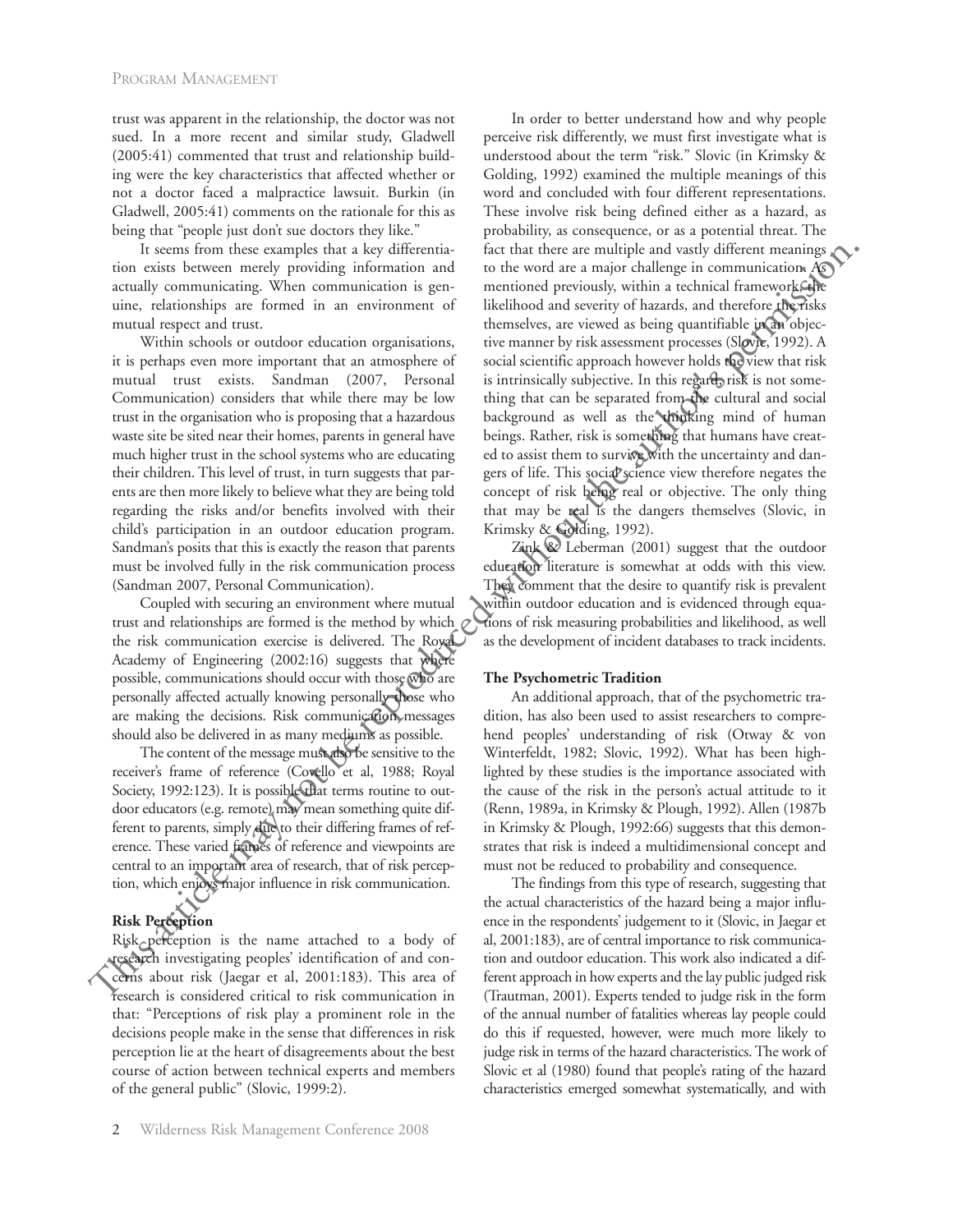three important factors emerging. These factors were titled dread risk, unknown risk and, thirdly, how many people were exposed to the actual risk. What this research displays is that the qualitative characteristics of hazards are of importance in judgement about risk. Otway & von Winterfeldt, (1982) listed several attributes of hazards that they consider influence risk perception including inequity, lack of personal control and "kill size." Slovic (1987) also suggested that risk is more acceptable if it is voluntary, natural, familiar, fair, has no dread or catastrophic factor, if information is coming from a trustworthy source, and if the process of decision-making is appropriate.

Renn (in Krimsky & Plough, 1992:77) mentions that risks and benefits have to be evenly weighed in public decisions about risk. In this regard, wider society is not solely committed to only reducing risks. Should there be other goals to be achieved that meet with the public's acceptance then they may be willing to endure harm. However, should they judge the risk to have been unfairly weighted against them or if it infringes on their basic values, it will be rejected outright. In this sense, the acceptance or rejection of the risk is completely dependent on the surrounding circumstances. This has significant implications for outdoor education in that it suggests the importance of providing parents with information about both the benefits as well as the risks of outdoor education in order for them to make a truly informed decision.

It is therefore evident that the psychometric approach offers the outdoor education profession interesting challenges. Many schools in Australia and overseas conduct compulsory outdoor education programs. A large amount of schools that conduct outdoor education programs in Victoria are situated in the suburbs or city region of Melbourne; parents may be unfamiliar with areas that do not have reliable phone coverage and which may be hours from a functioning hospital. The environmental conditions are uncontrollable with severe weather (heat, wind or rain) a real possibility. The benefits from such participation in the program may not be immediately recognisable.

Brown (1998) states that public outrage in the aftermath of an outdoor education incident is greatest when activities are unfamiliar, leaders are professional, children are involved, professional standards are compromised, participants are uninformed and when the community is risk averse. These findings support the risk perception research. It therefore seems imperative that the risk communication process seeks to address as many of these areas as possible, in order to assist parents in being able to truly make an informed decision regarding their child's participation (Slovic, 2007 Personal Communication).

#### **Additional Influences on Risk Perception**

An additional factor posited to influence risk perception

concerns the gender of the person involved (Gustafon, 1998 in Zink & Leberman, 2001). Gustafon found that men and women expressed differing levels of concern about the risk as well as in the meanings they attributed to those risks.

It is also evident that heuristics play a major role in risk perception. Siegrist et al (2005) found that past personal experience was a significant factor in influencing how risky certain hazards are perceived. This has been termed the "affect" heuristic (Keller, et al 2006:631). Siegrist et al (2005, in Keller et al, 2006) established that the risk perception of respondents to flooding was strongly influenced by their own experiences with it. Another factor that has been shown to influence risk perception concerns the ease of remembrance that the event brings. This has been termed the "availability" heuristic. In this instance, people may judge air travel as high risk due to the ease of picturing such a sight on the television, whereas motor vehicle crashes are routine and do not carry such remembrance. This again displays the complexities associated with risk communication.

#### **Social Amplification of Risk**

Kasperson et al (1988) suggests the importance of effective risk communication from a global standpoint as well as from an individual perspective. With their social amplification of risk theory, they posit that the effects of one incident which may indeed be small in the number of casualties, but that occurs in an unfamiliar or poorly understood setting, may have far reaching consequences. These may include litigation, reputational or financial loss. Incidents in outdoor education are rare however when they do occur, the calls for cause and blame are not far behind (Bell, 2004). An example of the realities of social amplification of risk could perhaps be evidenced following the deaths of several students at Lyme Bay in the United Kingdom in 1993. This incident provoked massive media attention and the staff and management of the organisation faced jail terms, litigation and fines (Geary, 1995; Laurie, 1996). Arising from this incident, outdoor education centres in the United Kingdom were required to be licensed. In responding to public outrage, the United Kingdom government introduced a specific parliamentary act titled the "Activities Centres [Young Person's Safety] Act 1995." This example perhaps displays sensible rationale for ensuring that risk communicators are being open, transparent and fully involving parents in decisions about risk prior to an incident. personal contour and "kital since". Social 1997; also weakly contain luxurate and the best contents of the singular since the representation in the factor. This has the singular function in the rest of electron of the sin

#### **Practical Applications for Risk Communicators**

The various approaches to assessing and evaluating risk perception have been advocated as presenting practicable applications to risk communicators. One such practical tool often employed is to compare risks in order to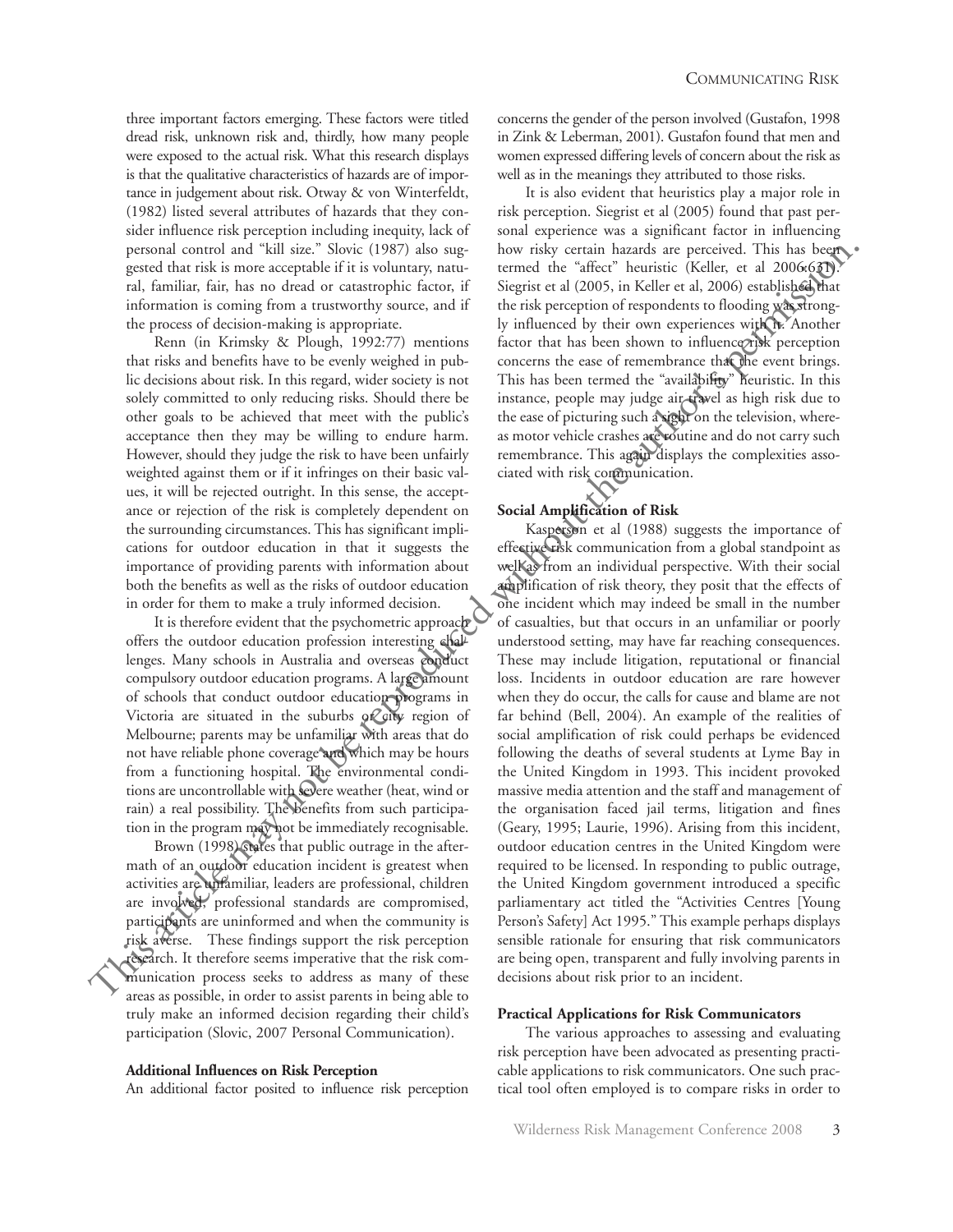assist the public put these risks in perspective (Slovic et al, 1990). This practice has also been employed in the outdoor education literature, attempting to show the relative safety of participation in an outdoor education activity against other activities, including driving and school yard activities (Bailie, 2003a). Roth et al (1990, in Slovic et al, 1990:389) found that comparing unrelated risks carefully could yield valuable insights. However several scholars have urged caution in the use of risk comparisons (Slovic et al, 1990; Gutteling & Wiegman, 1996). This surrounds the fact that while two hazard sources may have similar probabilities, they may indeed have very different qualitative characteristics. An example here could be in comparing the risk of driving with that of a child's compulsory participation in a whitewater rafting program, in a remote setting. It is apparent here that the qualitative characteristics of the hazards are quite different with driving being familiar, generally controllable and voluntary. Whitewater rafting may be unfamiliar, compulsory and the environment can be quite uncontrollable.

## **Conclusion**

In conclusion, the literature has described the complexities of communicating risk effectively. A person's perception of risk, whether they hold the title of expert or lay person is grounded in more than probabilities and consequences. Risk communicators must give due consideration to cultural biases, worldviews and past experience. They must attempt to place themselves in the position of the recipient. Risk messages must be distributed through as many mediums as possible with personal connections and relationship building being viewed as of crucial importance. Due consideration and attention must be placed on the qualitative characteristics of the hazard and an environment established to assist in the building of trust between risk communicator and recipient. The importance of this process between outdoor education coordinator and parent should not be underestimated. Improvements could be made by facilitating design of risk communications that balance the more traditional approaches to science as well as the contributions of the social scientists. The current risk climate as well as a moral duty, demands a more holistic approach to risk communication that both acknowledges and respects all frames of reference. by could yield with inequires the contents were also due to the content of the content of the content of the content of the content of the content of the content of the content of the content of the content of the content

# **Methodology and Research Findings**

What follows is a brief summary of how seven coordinators of outdoor education programs in Victoria, Australia are communicating risks to parents and the dominant motivations behind these strategies, in order for parents to provide informed consent for their child's participation.

Schools were approached who ran programs comprising of at least one overnight component. Seven schools participated in total. A qualitative approach was undertaken with semi-structured interviews and documentary research comprising the sources of questioning and analysis. Coordinators provided all information that they used to communicate risk to parents from two different programs that they currently ran at school. This information, as well as the transcripts from the interviews were analysed and evaluated in the context of current theoretical thinking in the area of risk communication, as described earlier. Pseudonyms are used to assure confidentiality.

## **Process of Communicating Risk**

By far the most common method used to communicate risk to parents was in the form of written documentation. Five coordinators used this method as their only formal mode of communicating risk to parents, whereas two schools also maintained websites. The vast majority of these photographic images on the website portrayed the programs in favourable conditions with many blue skies and smiling faces. While this may indeed be the case, it may also be possible that inclement weather would set in, struggles with heavy backpacks are necessary or steep hills would need to be negotiated. By only portraying programs in their best light could be misrepresenting to parents what the program actually involves and in fact, may void the informed consent in the event of a serious incident. This perhaps highlights the potential tensions between the sometimes competing desires to 'market' the program, as well as fulfilling obligations to appropriately communicate risk regarding the program to the intended audience.

## **Amount of Information**

The amount of risk communication information provided to parents ranged from two to fifteen pages. Morgan et al (2002) comment that the public's time is considered to be a major factor in ensuring the effectiveness of risk communication. Although it would be impossible to dictate an ideal amount of information that should be communicated, it is uncertain as to whether parents would truly have the time to read fifteen pages of information regarding their child's upcoming outdoor education program.

#### **Compulsory Participation**

Three coordinators made explicit the compulsory nature of participation in the opening paragraphs of their communications. Stating the compulsory nature of the program so explicitly may have the effect of unconsciously placing the parents in a position where they may feel pressured to sign the consent form. No parent wants to see their child fail in school. If parents are led to statements firstly about the compulsory nature of the program, prior to any mention of the risks or benefits associated with their child's participation, they may question the need to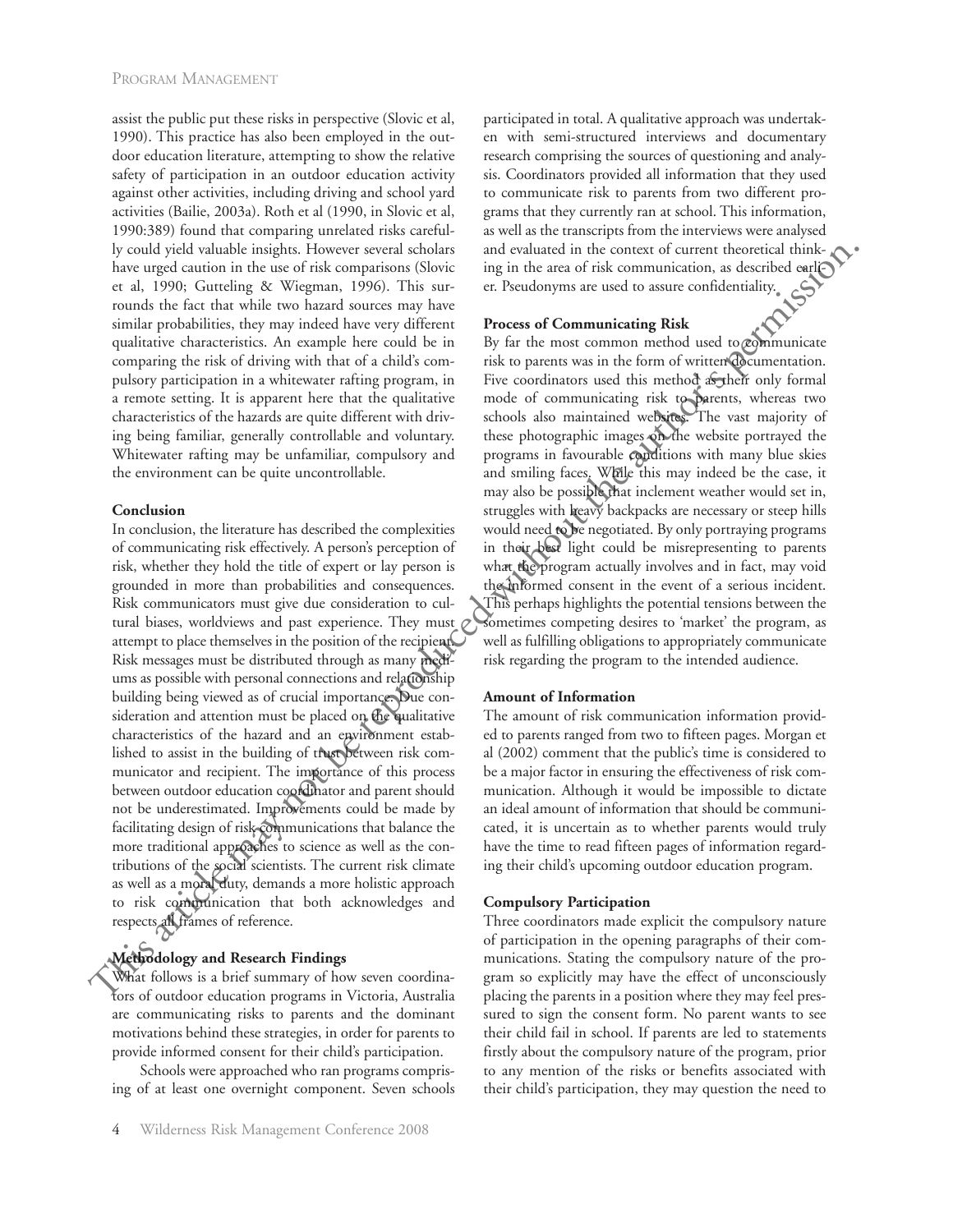read or understand the remainder of the information. Their choice, or perception of choice, may in fact have been taken from them. In the event of an incident, this may become a concern.

### **Benefits of Participation**

Five coordinators mentioned the purpose of the program in their risk communication. How this was referred to was dependent on the individual coordinator. One program informed parents that the program simply aimed to "fulfil the course aims, objectives and work requirements for Year 12 Outdoor and Environmental Studies" (Matt). Another coordinator alluded to the benefits of the students' participation in outdoor education in a more personal manner, informing parents that she believed, "That some of our best learning opportunities come from real experiences where the consequences are real and where we take responsibility for ourselves and those around us" (Carol).

What was of interest here is Carol's experience at the school she was teaching at. She had been teaching there (a small regional school) for fourteen years and was the principal outdoor education professional. She was also active in the local community and was personally familiar with many of the parents. It is possible that her style of risk communication; in this case stating a personal belief about the value of outdoor education; would have been influenced by her experience and relationships within the parental community. Out of all the research participants, Carol maintained the longest tenure at her school. As the Royal Academy of Engineering (2002) asserted in the earlier section of this paper, communication is most effective when it involves people who know each other personally. This would seem more achievable when the coordinator has been at the school for a considerable period of time.

#### **Behaviour**

A common theme that emerged in the risk communication provided to parents surrounded the expected behaviour of the students. Judging by the documentation, this was a key consideration for the coordinators in managing the risks on the program. One coordinator stated, "The safety of the entire group depends on each individual being prepared to follow instructions and complete cooperation will be expected at all times" (Lachlan). Another coordinator highlighted the importance of behaviour specifically relating to outdoor education programs, informing parents that "given the nature of these trips and the risks involved if students fail to obey instructions, it is imperative that students understand that an excellent level of behaviour is expected" (Matt).

What is not further explained in Matt's risk communication is exactly what the nature of these trips is, or indeed what the risks involved may be. A parent, who is

not overly familiar with outdoor education, may perhaps assume that if their child behaves appropriately, the risks on the program will be fully managed. Toft and Reynolds (1997) found that the cause of most major incidents is a combination of human and technical factors. Whilst it is certainly possible that inappropriate behaviour has been a casual factor in some outdoor education incidents, the literature does not fully support it as the major contributory factor to most (Brookes, 2003).

#### **Logistical Information**

It was evident from the risk communication that parents received largely logistical information concerning the program, including departure and return times, cost and information on what work the students would be missing in other subjects. This documentation also included, in six cases, an expected outline of the program which communicated the activities to be conducted day by day. There is no Department of Education policy stipulating that parents must be provided with this information, yet it appeared noticeably in the communication. It is of course highly probable that most parents would like to know what their child will be doing and when they will be doing it. On the other hand, by adding this extra information on the formal communication about the outdoor education program, it may have the effect of cluttering it, potentially taking parents' attention away from the information which they really need to know. There would be no reason why this information could not be provided, however perhaps in a different format. in this initial distamation of the properties that the state is a contribute of the state informal contribute in the reproduced specifical formal consideration of the reproduced specifical formal consideration of the repro

Alongside this, one coordinator referred to the flexibility of the program outline due to the nature of the trip. As mentioned previously, the intent behind this comment is not further explained in the communication. It in effect, requires someone with knowledge of outdoor education, to be able to decipher the meaning behind it. In this sense, it employs a discourse of expertise and therefore appears that the "deficit" model of risk communication has been employed.

A parent can only provide informed consent for something they know and understand. Should the program change, especially for a reason they may not have been aware of prior, the consent they previously provided may be negated. This theory was successfully tested in one case, the Cathedral Ranges. Here, the Department of Education was judged to have given parents insufficient information on which to base their consent on (Stewart, 2002). Letters of consent had indeed been returned by parents, however on the day of the trip in cold and wet conditions, the teacher in charge made the decision to alter the route to a more demanding and higher walk than that which was originally agreed to. One student subsequently lost their life and another was seriously injured.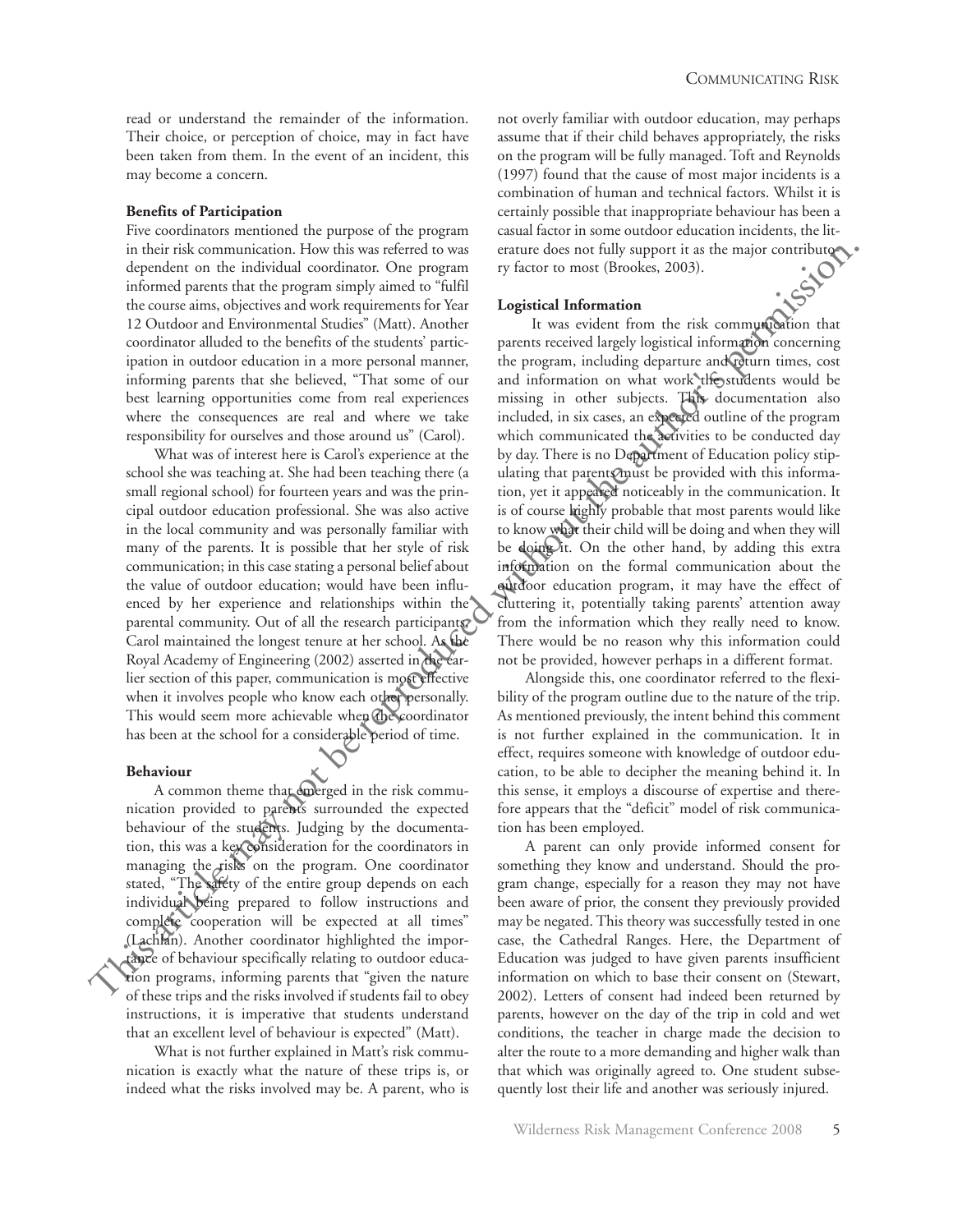In another case, a teenage boy suffered a near-drowning after becoming foot-entrapped in a fast flowing river and consequently was deprived of oxygen for a period of time (Ajango, 2005). His parents had been informed of and had consented to their son participating in an alternative activity to that which the staff on the day of the program chose. As a consequence of this incident, the program suffered extensive reputational and financial damage.

What these examples display is the importance of being very transparent with parents as to what their children will actually be partaking in and the foreseeable risks involved. If there is the genuine likelihood of conditions changing which may then necessitate the altering of planned activities, perhaps parents should be informed about, and fully comprehend these contingencies as a matter of regularity.

#### **Communicating Risks**

Six coordinators specifically mentioned the existence of risks in outdoor education. Close to the section where parents were expected to acknowledge by way of a signature consent for their child to participate, they were expected to acknowledge that they understood "that programmed activities involve an element of risk" (Jen). What was obvious in the communication was that while most coordinators acknowledged there was indeed risk involved in the outdoor education program, it was not outwardly evident what these risks actually were.

One coordinator stated simply that there were "many high costs and risks" (Matt) associated with these activities, while another, in his only reference as to what the risks may be, specifically stated there was a risk that "students come to school on Tuesday and be told that the trip is postponed due to poor conditions" (Lachlan). Of note was this coordinator's placing of the statement about risks in the communication. It was placed under a section titled Special Note. What this may mean to the message receiver is debatable; however, it is possible that various receivers may interpret its meaning in differing ways. For some, "special note" could entail something to be really heeded, whereas for others, it could simply highlight an add-on to the communication and therefore not that important. sufficed sometive representation was to we differed with the interest of permission is permission in the representation of the representation of the representation of the representation of the representation of the permis

#### **Activity Explanation**

Three coordinators considered it important to provide parents with a description of the activities that their child would participate in. This meant that over half the school coordinators involved in the research did not believe this was necessary. Of the coordinators who did, this information perhaps assisted the parents who may not have been familiar with some of the language. One coordinator, in describing what the students would be doing while caving, informed parents that "the caves are in a small valley to a depth of 25m and are becoming well used by schools and adventure companies and follow a small creek bed. It takes approximately two hours to get through and involves a lot of scrambling over and under rocks" (Lachlan).

Lachlan here has attempted to provide his students' parents with information which helps them to picture the activity they are being requested to provide consent for. Technical language such as caving, Nordic skiing or rock climbing may have different connotations for people, depending on their level of knowledge. This coordinator has attempted to enable his parents to understand the activity and arrive at a clear understanding of what they are providing consent for.

#### **English Language**

All coordinators provided parents with risk communication in English only. This may have the effect of isolating parents who do not speak fluent English or who may not speak English at all. This scenario is highly probable given the diverse cultures especially in the metropolitan Melbourne area (Parents Victoria, 2000) and, indeed, one school involved in the research had 60 percent of its population originating from a Chinese background. This risk communication approach does not therefore account for the cultural background of the risk message receivers. In this case, the risk communicators may have failed to place themselves truly in the position of the receiver (Irwin, 1995).

### **Dominant Risk Discourse**

The risk communication employed by the coordinators complied with the dominant discourse of risk in outdoor education. In supporting the current literature, the use of the term "risk" was employed largely in a negative way. Lachlan alluded to the importance of overcoming risk by the practice of risk management: "The nature of outdoor activities involves an element of risk and therefore risk management is fundamental to all aspects of the program" (Lachlan).

It seems from this comment that risk is viewed as something real, therefore something that can be managed in an objective and rational manner by the expert, the coordinator. Another coordinator further supported the dominant risk discourse by informing parents that "frequently, the perceived risks outweigh the real risks" (Carol). These comments imply that real risk is something to be seen and therefore able to be interpreted in the same way by all people (Zink & Leberman, 2001). This approach does not account for the fact that people interpret risk in different ways.

As described in the earlier section, people come from different social and cultural backgrounds and have multiple worldviews, therefore setting the scene for multiple interpretations of risk. This approach by the coordinators is also then influenced by their own interpretation of what risk is. Nevertheless, the fact that the communication has originated from the professional, the expert in this regard,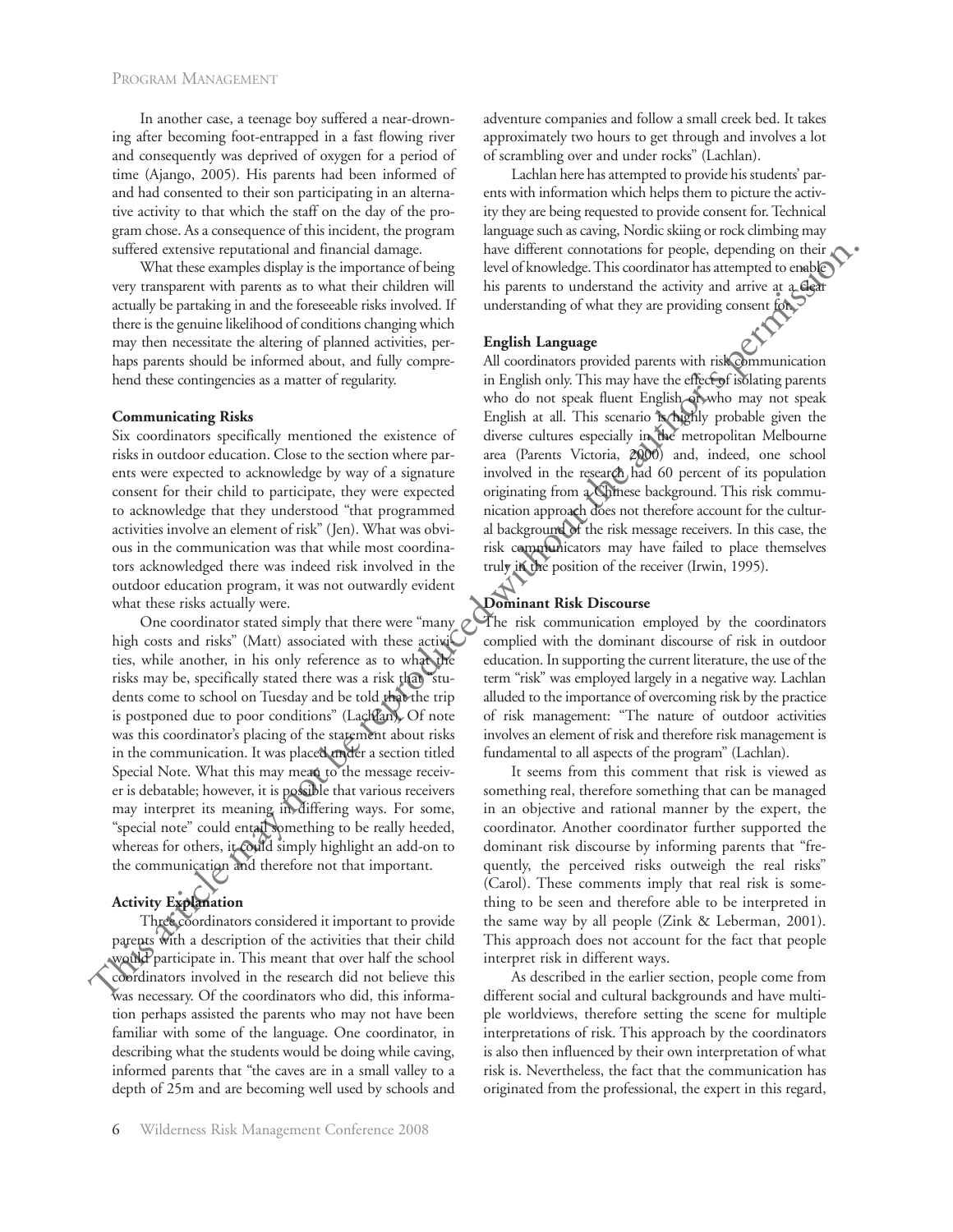may make it credible to the reader. The coordinator in this case becomes the arbiter of what the real or perceived risks are, effectively barring the parents from this discussion.

## **"Safe" Programs**

Three coordinators employed the term "safe" in their risk communication to parents. One program had the aim of providing "participants with opportunities to experience genuine adventure and to be challenged physically, socially, intellectually and emotionally through outdoor activities" (Michael). Here, the aim of the program purported to welcome the participation in activities that have an uncertain outcome. An accepted definition of the term "adventure" is the "undertaking of an uncertain outcome; a hazardous experience" (Macquarie, 1999:12). However, an additional aim of Michael's program was also to provide "a friendly, safe, caring and supportive learning environment" (Michael).

While this is indeed an aim to strive for, it may in fact, contradict the earlier statement which welcomes uncertainty and, therefore, the taking of risks. As the term "safe" is defined as "free from hurt, injury, danger, or risk" (Macquarie, 1999:700), it may be contradictory and perhaps misleading to welcome uncertainty yet provide this in an environment free from risk. Whilst this may seem a matter of semantics, it directly relates to how parents are communicated with. If parents are being informed that risk is a valuable educational tool and at the same time being informed that their child will be safe, they may reasonably expect their child to return home without injury and as such, may provide consent based on this assumption. In the event of a serious incident, a parent may quite correctly, assume they have been misinformed. provide recoiled and canonical to approximate the result in outselves which is a state for the results and canonical state is in and case of the results are the results are the results and canonical yields at the maximum s

Aligned with this discourse is the language in describing or defining risk in outdoor education. Loynes (1995) suggests that there is not a widely understood language with which to converse about risk in outdoor education. Zink and Leberman (2001:54) assert that it is less about a commonly understood argot, but rather an actual lack of language itself to discuss risk. This paper would seem to concur with that position.

#### **Summary of Findings**

What became apparent in analysing the risk communication strategies employed by the outdoor education coordinators was the largely uniform way in which risk was being communicated; primary using one medium, paperwork and through the same channels as other school communication. The parent was largely a passive receiver and could if they so desired, get in touch with the school to ask questions or seek clarification. This, however, did not happen regularly to the surprise of some coordinators. Some coordinators doubted the ability of the parents to be able to make an informed decision, however, fewer than half of them attempted to clearly explain the actual activities that the students would participate in.

The coordinators conformed, in their communication, to the dominant paradigm regarding risk in outdoor education; that is, to lose something of value. Yet, on a more personal level, they articulated the value and importance of risk within outdoor education curriculum. Coordinators also seemed to work largely in isolation; they perceived there were few opportunities available, at least formally, to get together and share learnings and professional practice.

By bringing together both the theoretical perspectives on risk communication, regarded as essential for risk communication to be truly effective, as well as the findings of this research, some practical strategies for influencing risk perception and improving risk communication will be offered.

# **Practical Strategies for Improving Risk Communication** *Communication Methods*

Use as many mediums as possible—these could include websites, photographs, personal contact, Google Earth, videos. These will assist in more accurately representing the actual program and most anticipated conditions to be prevalent. Ensure that this takes into account the reality of inclement weather and other terrain which may have to be negotiated.

## *Listen Well*

Really invite and provide for multiple means for parents (or clients) to ask questions. Are your program and your staff truly assessable? Do not assume that parents are not interested if they do not contact you. Are you sending the message loud and clear that you welcome communication and any questions?

## *Competence*

Avoid the use of jargon and other expert language; communicate risk in a way that is clear, assists in the understanding of people who may have no knowledge of outdoor education, and does not undermine the knowledge that some of your audience may have; e.g., do you have participants/clients who may have been on three of your programs before? Try to design your risk communications in a way that respects the knowledge level of your audience.

## *Inclusiveness*

Ensure you are able to communicate with all your audience. Do you have non-English speakers or people who may not be able to read to whom you may be required to provide informed consent?

# *Acknowledge Uncertainty* Be wary of stating your programs are "safe." Be careful of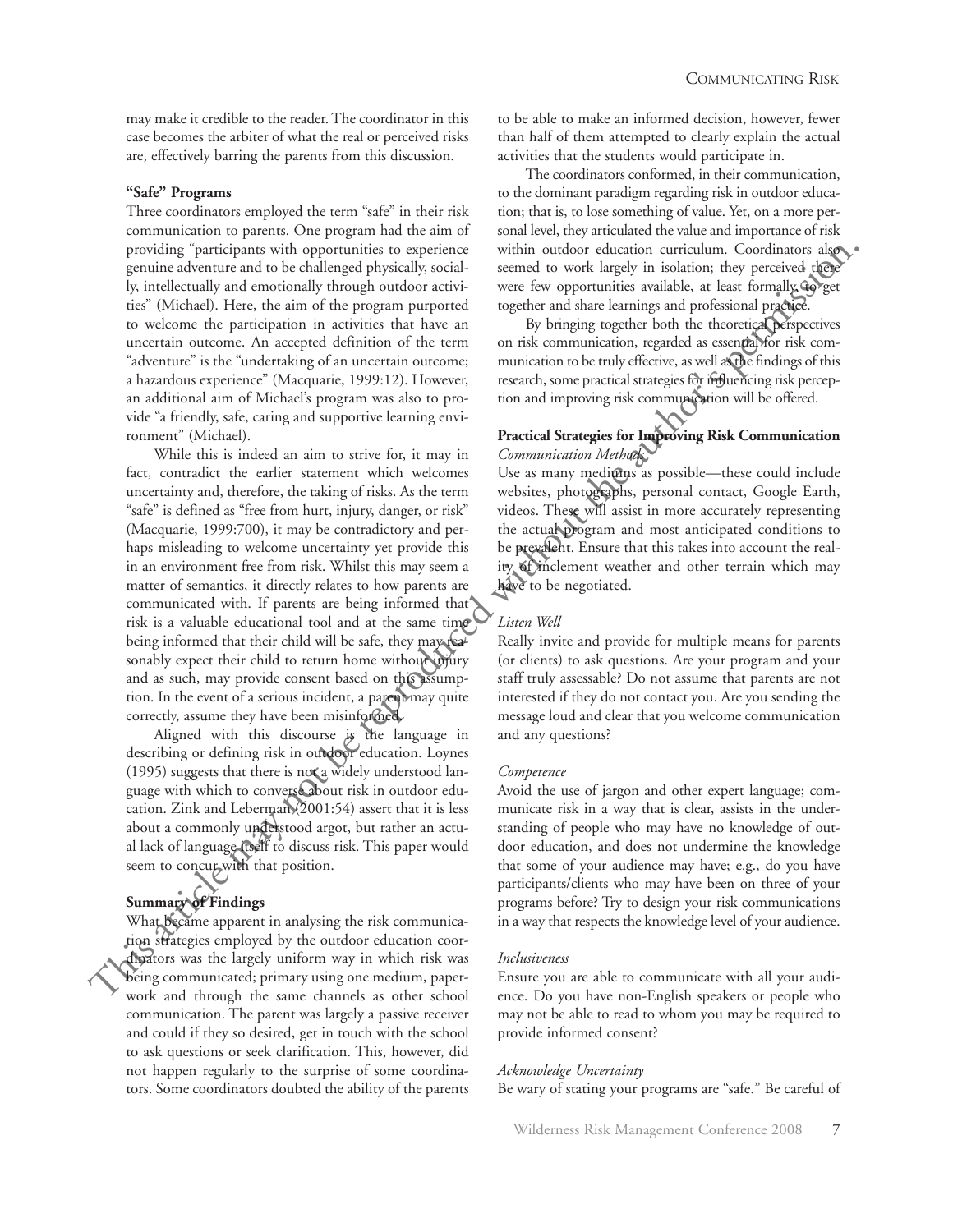falling into the "telling them what they want to hear" trap. Do you have an adequate response to a parent who asks you, "Will my child be safe?" Remember that people are generally willing to accept the risks if they are clear and agree with what benefits are likely to be gained in return. Have you or your organisation clearly thought about what it is you provide and why, and can you communicate that in a consistent, confident manner?

#### **Conclusion**

Effective risk communication may be complex and time consuming. It is not simply a list of what bad stuff might happen. Parents certainly must be aware of what the foreseeable risks are likely to be on a program and what the outcomes of those risks may be. They also, however, need to know what benefits may come from being involved in the program. As a profession, we must be prepared to engage in this meaningful dialogue. The end result will be a parent who, based on the information they have, can make a conscious decision weighing the costs and benefits of participation against the costs and benefits of not participating.

*Clare Dallat is the director of risk management and programs at the Outdoor Education Group, a nonprofit organization that serves 24,000 students annually throughout eastern Australia. Clare has worked in the field of outdoor and adventure education for the past 13 years, spanning roles from adventure trip leader to program director in the eastern United States and Australia. She has led and administered programs for 7- to 84-year-old clients. Clare gained a BA (Hons) from the University of Wales, Lampeter and an MS in risk, crisis and disaster management from the University of Leicester, UK. Clare currently lives in Victoria, Australia.* manicale that in a consistent, confident unnmer?<br> **Examples are the reproduced mass are defined as the constraints are defined by the simulation of the simulation of the simulation of the simulation of the simulation of t** 

#### **References**

- Adler, P.S., &. Kranowitz, J.L. (2005). *A Primer on Perceptions of Risk, Risk Communication and Building Trust.* The Keystone Centre.
- Ajango, D. (2005). *Lessons Learned II: Using Case Studies and History to Improve Safety Education.* Watchmaker: Alaska.
- AS/NZS 4360:2004. (2004). *Risk Management.* Standards Australia.
- Bailie, M. (2003a). *And by Comparison.* Adventure Activities Licensing Authority.
- Beck, U. (1992). *Risk Society.* London: Sage.
- Beedie, P. (1996). Where are the risk takers in outdoor education? A critical analysis of two current perspectives. *The Journal of Adventure Education and Outdoor Leadership.* Vol. 12, No. 4:10-13.
- Brookes, A. (2003a). Outdoor education fatalities in Australia 1960–2002. Part one: Summary of incidents and introduction to fatality analysis. *Australian Journal of Outdoor*

*Education*, Vol. 7, No. 1:20-35.

- Brookes, A. (2003b). Outdoor education fatalities in Australia 1960–2002. Part two: Contributing circumstances: supervision, first aid and rescue. *Australian Journal of Outdoor Education*, Vol. 7, No. 2:34-42.
- Brookes, A. (2004). Outdoor education fatalities in Australia 1960–2002. Part three: Environmental circumstances. *Australian Journal of Outdoor Education*, Vol. 8, No. 1:44-56.
- Brown, T.J. (1998). Risk management: Research needs and status report. *Journal of Experiential Education*, Vol. 21, No. 2: 71-85.
- Cline, P. (December 21, 2006). Personal Communication.
- Covello, V.T., & Allen, F. (1988). *Seven Cardinal Rules of Risk Communication.* Washington DC: US Environmental Protection Agency.
- Covello, V.T., Sandman, P., & Slovic, P. (1988). *Risk Communication, Risk Statistics and Risk Comparisons: A Manual for Plant Managers.* Washington DC: Chemical Manufacturers Association.
- Cuming, A. (2005). A mother's sad farewell. *Sydney Morning Herald*. http://www.smh.com.au/articles/2005/02/05/ 1107476853129.html. Accessed February 3, 2007.
- Douglas, M. & A. Wildavsky. (1983). *Risk and Culture: An Essay on the Selection of Technological and Environmental Dangers.* University of California Press: Los Angeles.
- Geary, R. (1995). The Lyme Bay canoeing tragedy and the criminal law. *Journal of Adventure Education and Outdoor Learning*, Vol. 12, No. 4:4-7.
- Gladwell, M. (2005). *Blink*. Little, Brown and Company: New York.
- Gustafon, P.E. (1998). Gender differences in risk perception: Theoretical and methodological perspectives. *Risk Analysis*, Vol. 18, No. 6: 805-811.
- Holden, S. (2002). *Coroners, Excursions and Duty of Care*. Educare News: Melbourne.
- Irwin, A. (1994). Science and its publics: Continuity and change in the risk society. *Social Studies of Science*, Vol. 24, No. 1: 168-184.
- Irwin, A. (1995). *Citizen Science*. London: Routledge.
- Irwin, A., & Wynne, B. (Eds.) (1996). *Misunderstanding Science?* Cambridge University Press: Cambridge.
- Kasperson, J.X, & Kasperson, R.E. (2005). *The Social Contours of Risk, Vol. 1: Publics, Risk Communication and the Social Amplification of Risk.* Earthscan: London.
- Krimsky, S., & Golding, D. (1988). *Social Theories of Risk.* Praegar: Westport, Connecticut.
- Krimsky, S., & Plough, A. (1988). *Environmental Hazards: Communicating Risks as a Social Process.* Auburn House, Dover: MA.
- Keller, C., Siegrist, M., & Gutscher, H. (2005). The role of the affect and availability heuristics in risk communication. *Risk Analysis*, Vol. 26, No. 3: 631-639.
- Liddle, J. (1998). Risk management: Walking the tightrope. *Journal of Experiential Education*, Vol. 21, No 2:61-62.
- Loynes, C. (1996). Focus on risk and safety. *Journal of Adventure Education and Outdoor Learning.* Winter 1995/96, No. 4.
- *Macquarie Essential Dictionary.* (1999). The Macquarie Library: Sydney.
- Moustafa, E. (May 15, 2007). Personal Communication.